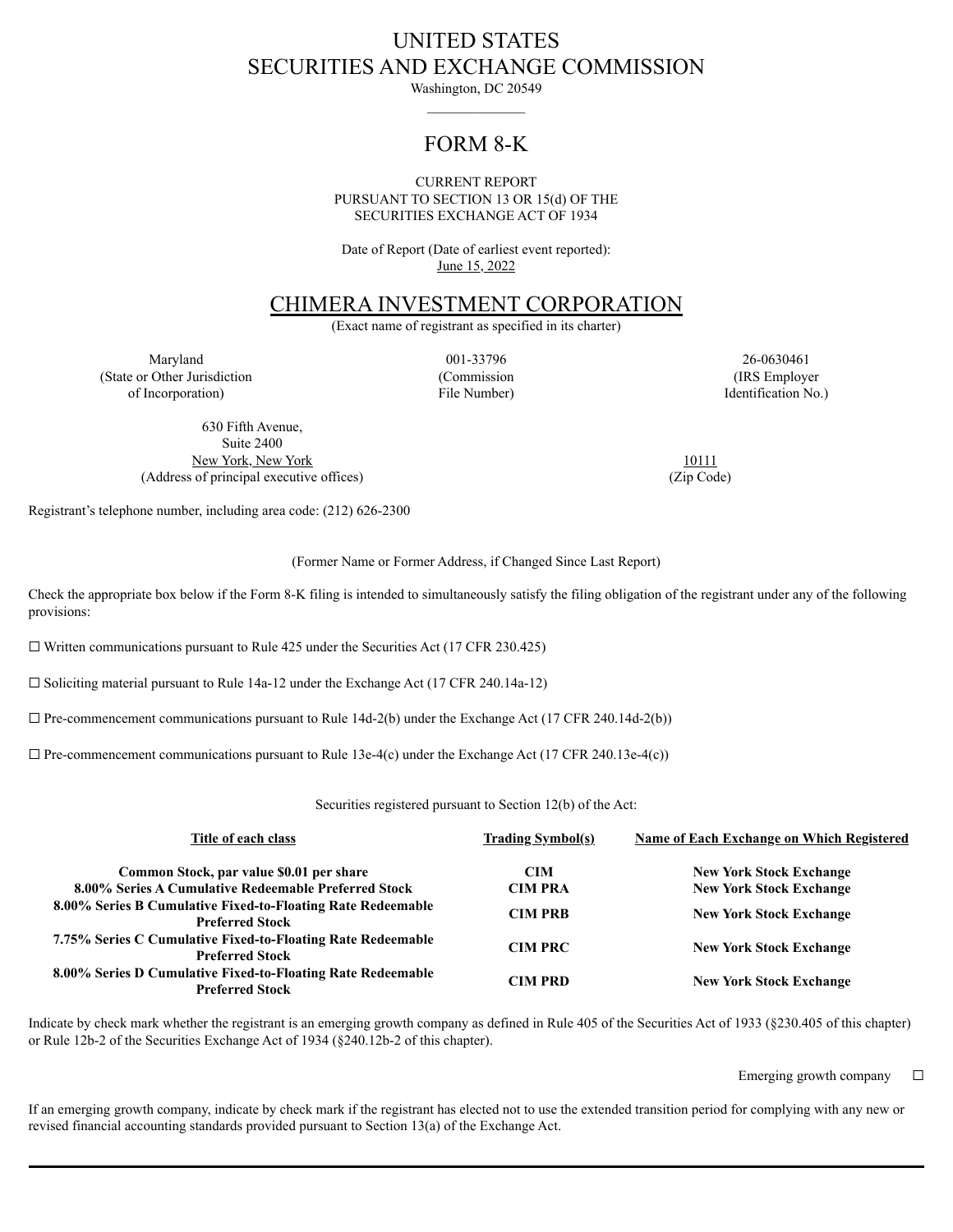#### **Item 5.07. Submission of Matters to a Vote of Security Holders**

On June 15, 2022, Chimera Investment Company (the "Company") held its 2022 annual meeting of stockholders (the "Annual Meeting") for the purpose of: (i) electing two Class III directors to serve on the Company's board of directors (the "Board") until the 2025 annual meeting of stockholders, electing one Class I Director to serve on the Board until the 2023 annual meeting of stockholders and electing one Class II director to serve on the Board until the 2024 annual meeting of stockholders; (ii) approving an amendment to the Company's charter to declassify the Board; (iii) recommending, by a non-binding advisory vote, the Company's executive compensation; and (iv) ratifying the appointment of Ernst & Young LLP as the Company's independent registered public accounting firm for the current fiscal year.

Further information regarding all of these proposals is set forth in the Company's definitive proxy statement on Schedule 14A filed with the Securities and Exchange Commission on April 27, 2022.

The total number of shares of common stock entitled to vote at the Annual Meeting was 237,044,792, of which 176,495,847 shares, or 74.45%, were present in person or by proxy.

The final voting results for each of the proposals submitted to a vote of stockholders at the Annual Meeting are set forth below.

Proposal 1. The election of (i) two Class III directors to serve on the Board until the 2025 annual meeting of stockholders, (ii) one Class I Director to serve on the Board until the 2023 annual meeting of stockholders, and (iii) one Class II director to serve on the Board until the 2024 annual meeting of stockholders.

| Director             | <u>Class</u> | <u>For</u>  | <u>Against</u> | Abstentions | <b>Broker Non-Votes</b> |
|----------------------|--------------|-------------|----------------|-------------|-------------------------|
| Brian P. Reilly      |              | 110,780,379 | 5,415,585      | 918.895     | 59,380,988              |
| Choudhary Yarlagadda | Ш            | 111,702,086 | 4.556.403      | 856.370     | 59,380,988              |
| Kevin G. Chavers     |              | 112,255,829 | 4.006.887      | 852.143     | 59,380,988              |
| Sandra Bell          |              | 114.444.035 | .788,305       | 882,519     | 59,380,988              |

Based on the foregoing votes, (i) Brian P. Reilly and Choudhary Yarlagadda were elected as Class III directors to serve on the Board until the 2025 annual meeting of stockholders and until their successors are duly elected and qualify, (ii) Kevin G. Chavers was elected as a Class I director to serve on the Board until the 2023 annual meeting of stockholders and until his successor is duly elected and qualifies, and (iii) Sandra Bell was elected as a Class II director to serve on the Board until the 2024 annual meeting of stockholders and until her successor is duly elected and qualifies.

Proposal 2. The approval of an amendment to the Company's charter to declassify the Board.

| For         | <b>Against</b> | Abstentions | <b>Broker Non-Votes</b> |
|-------------|----------------|-------------|-------------------------|
| 113,283,148 | 2,446,622      | 1,385,089   | 59,380,988              |

With respect to the proposal to amend the Company's charter to declassify the Board, the proposal received a substantial favorable vote at the Annual Meeting, but did not receive the vote required for approval, which is the affirmative vote of a majority of votes entitled to be cast on this matter. As a result, the amendment to the Company's charter to declassify the Board was not approved.

Proposal 3. A vote on a non-binding advisory resolution on the Company's executive compensation.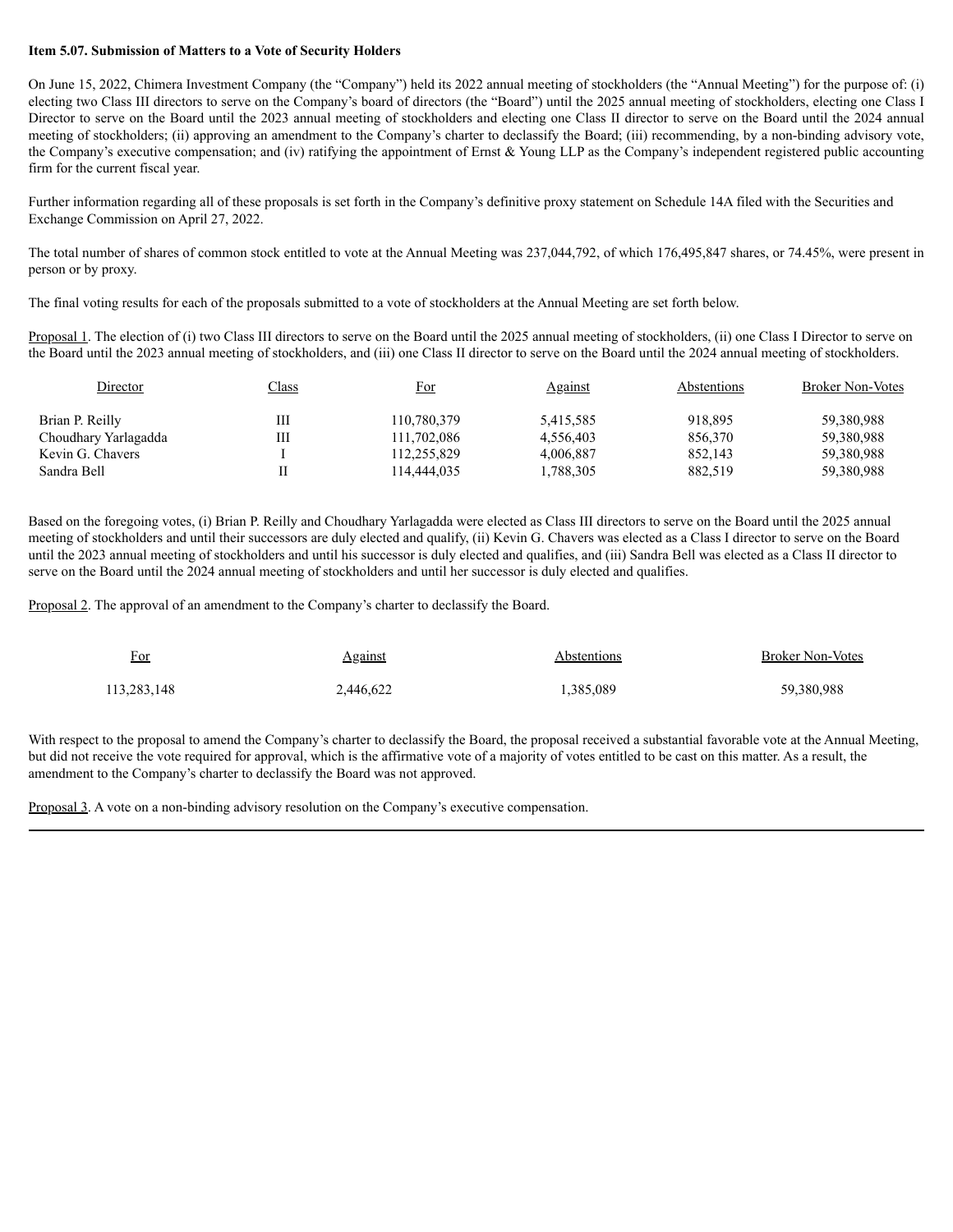| For          | <b>Against</b> | Abstentions | <b>Broker Non-Votes</b> |
|--------------|----------------|-------------|-------------------------|
| 63, 397, 507 | 52,192,958     | 1,524,394   | 59,380,988              |

Based on the foregoing votes, the non-binding advisory resolution on the Company's executive compensation was approved.

Proposal 4. Ratification of the appointment of Ernst & Young LLP as independent registered public accounting firm for the Company for the current fiscal year.

| For         | <b>Against</b> | Abstentions | <b>Broker Non-Votes</b>  |
|-------------|----------------|-------------|--------------------------|
| 171,802,565 | 3,082,197      | 1,611,085   | $\overline{\phantom{m}}$ |

Based on the foregoing votes, the appointment of Ernst & Young LLP as independent registered public accounting firm for the Company for the current fiscal year was ratified.